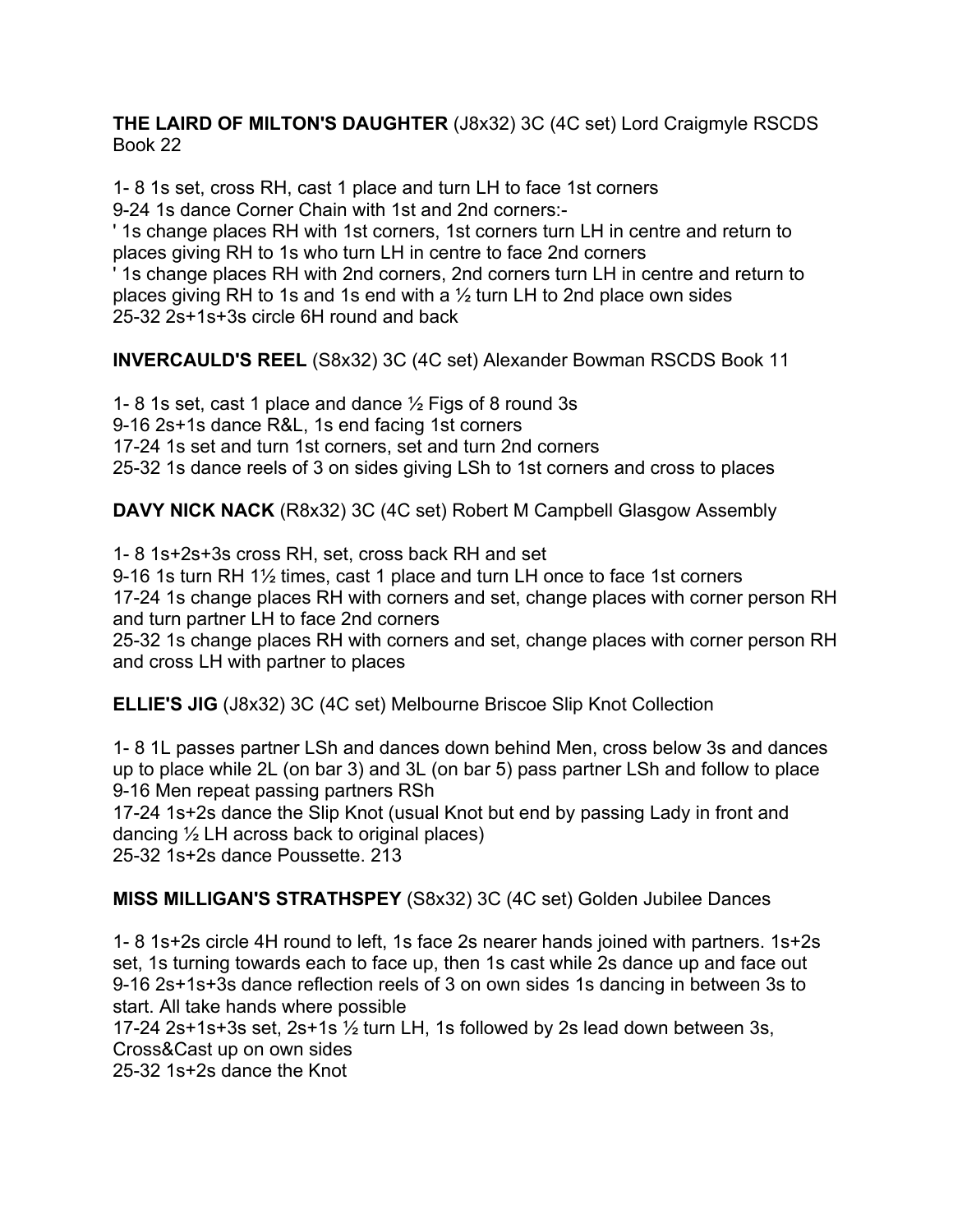**GENERAL STUART'S REEL** (R8x32) 3C (4C set) Castle Menzies RSCDS Book 10

1- 8 1M sets to 2L and casts 1 place, 1L sets to 2M and casts 1 place

9-16 1s turn 1st corner RH and pass partner RSh, turn 2nd corner LH pass partner RSh to face 1st corners

17-24 1s dance 'Hello-Goodbye' setting and end BtoB (1M facing up and 1L facing down)

25-32 1s giving RSh to 2nd corner and dance reels of 3 on sides with 2s+3s and cross RH to 2nd place on own sides

**MRS STEWART'S JIG** (J8x32) 3C (4C set) Frans Ligtmans RSCDS Book 35

1- 8 1s set, 1L followed by partner casts 2 places, 1L crosses (below 3s) and casts up on Men's side to 2nd place facing down while 1M dances round 3L and up the middle to 2nd place Ladies' side facing down

9-16 2s+1s+3s dance Grand Chain, end with 2M and 1M facing out

17-24 2s+1s dance Ladies' Chain

25-32 2s+1s+3s Adv&Ret for 2 steps and 1s turn 1½ RH to own sides

**MOMENT OF TRUTH** (S8x32) 3C (4C set) Claudette Sigg RSCDS Book 37

1- 8 1s turn 2H, cast to 2nd place, dance down between 3s, cast up 1 place on own sides and dance in to face 1st corners

9-16 1s turn 1st corner RH, partner LH, 2nd corner RH, partner LH end facing 1st corners

17-24 1s dance reels of 3 across (1L+2s and 1M+3s) giving LSh to 1st corners (6 bars), and all turn partners 2H

25-32 1s pass RSh to dance Corners Pass&Turn:-

' 1s dance a loop RSh round 1st Corner positions while 1st Corners (persons) turn each other 2H and return to places, 1s pass RSh in the middle and repeat with 2nd corners.

**SWASHBUCKLING IAIN** (J8x32) 2C (4C set) Carolyn Hunt San Francisco Collection 2

1- 8 1M dances reel of 3 on opposite side with 1L+2L (RSh to 2L) 9-16 1M followed by partner dances Tandem reel of 3 across with 2s (RSh to 2M) 17-24 1M followed by partner dances down the middle and leads her up to top 25-32 1s+2s dance Allemande